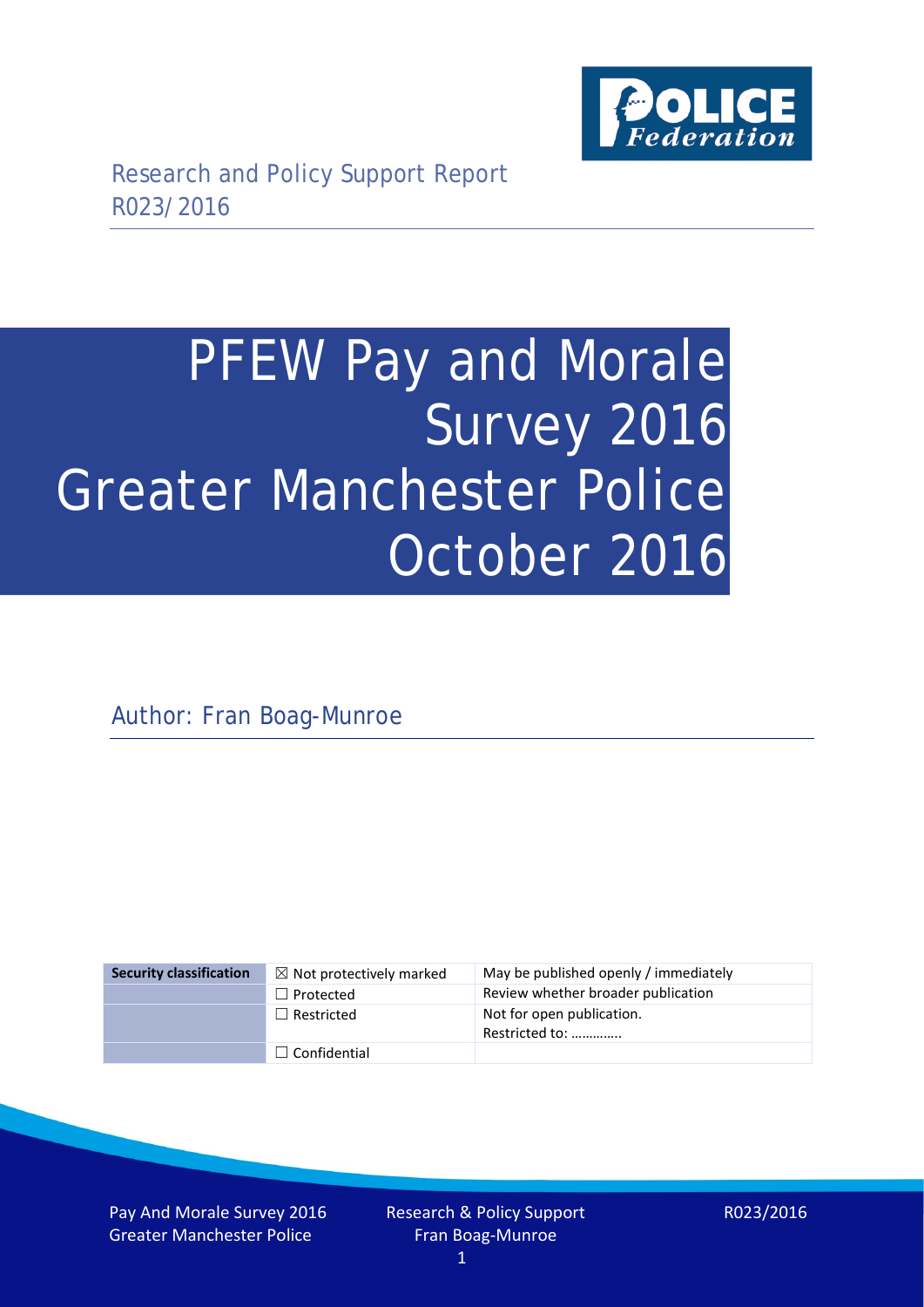## **INTRODUCTION**

This note provides a summary of responses to the PFEW Pay and Morale Survey received from respondents from Greater Manchester Police in 2016.

Where appropriate, details of average responses for the police service as a whole are also presented, as well as a ranking of Greater Manchester Police compared to other forces. Where rankings are provided, a ranking of 1 represents the force with the highest percentage of respondents expressing a particular attitude or intention, and a ranking of 42 represents the force with the lowest percentage of respondents expressing a particular attitude or intention<sup>[1](#page-1-0)</sup>. One force was excluded from this ranking because the sample size was considered too low to be representative of the force as a whole (<200 responses). Please be aware that the actual differences between individual rank positions may be quite small and, if used, should be interpreted cautiously.

Graphical summaries are also presented which compare the proportion of respondents expressing a particular attitude or intention in each force to the average for the service as a whole. These graphical summaries indicate either 1) that a force has the same proportion of respondents expressing a particular attitude as the national average or lower; 2) that the force has a higher proportion of respondents expressing a particular attitude than the national average; or 3) that the proportion of respondents expressing a particular attitude in a force is 10% or more higher than the national average.

## **RESPONSE RATE AND RESPONDENTS**

2774 responses were received from Greater Manchester Police, representing a response rate of around 45% (based on March 2016 Home Office figures of officer headcount). The national response rate for the 2016 survey was 35%. Last year's response rate for Greater Manchester Police was 38%. Please bear this in mind when making comparisons with last year's findings.

Overall 2% of respondents to the survey declined to state which force they belonged to. The responses from these officers have been included within the national data but are excluded from force-level analysis.

77.2% of responses from Greater Manchester Police were received from male officers and 22.8% of responses were from female officers. 75.2% of respondents were Constables, 19.0% were Sergeants and 5.8% were Inspectors or Chief Inspectors.

<span id="page-1-0"></span> $1$  Rankings have been determined at two decimal places.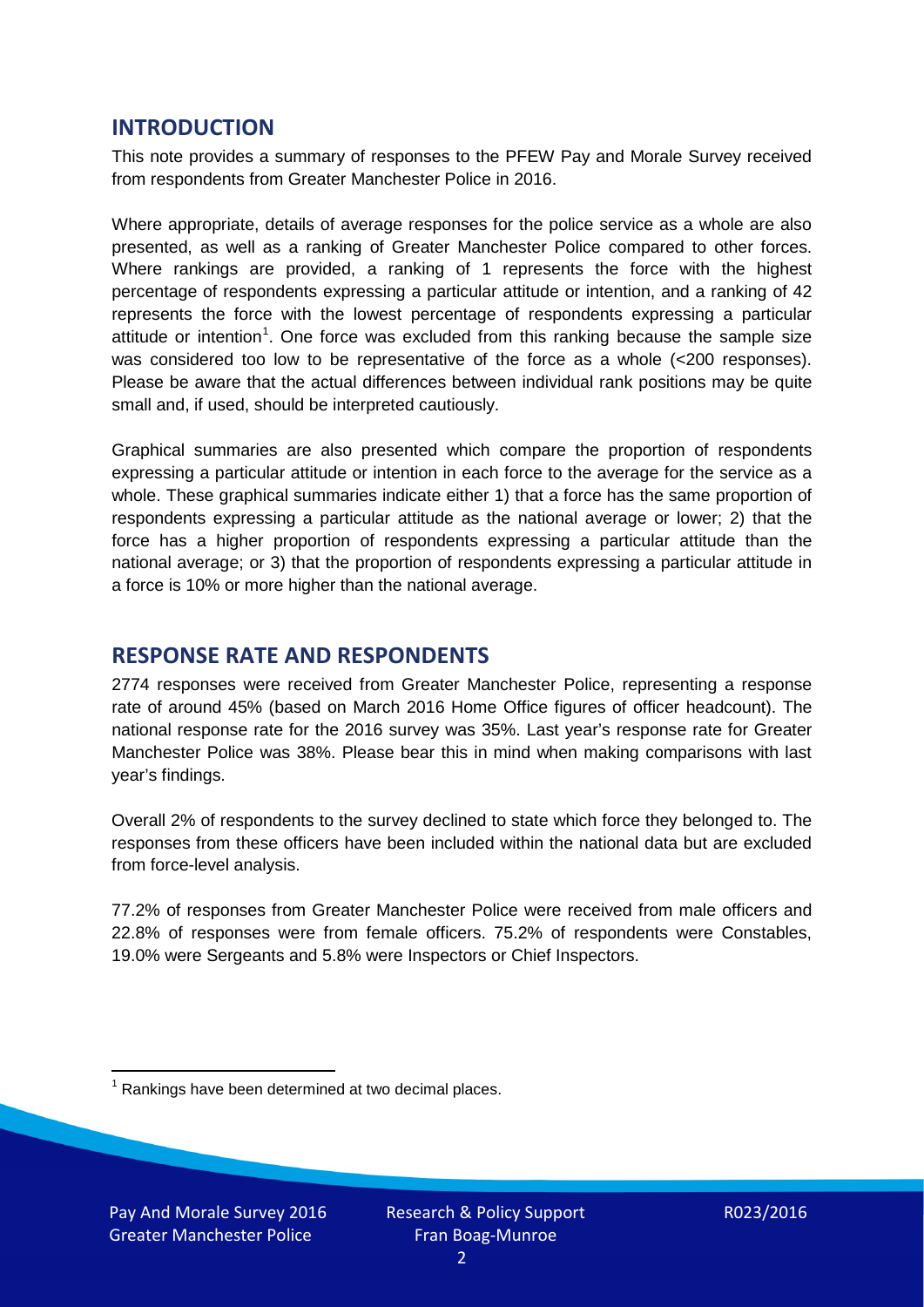## **MORALE**

61.3% of respondents from Greater Manchester Police told us that their morale is currently low.

Nationally, the proportion of respondents reporting low personal morale ranges from 72.0% at the top ranking force to 41.9% at the bottom ranking force. In terms of the proportion of respondents with low morale, Greater Manchester Police ranks 5 out of 42, meaning that, compared to Greater Manchester Police, there are 37 forces with a smaller proportion of respondents reporting low morale.

94.4% of respondents from Greater Manchester Police felt that morale within the force is currently low.

Across England and Wales as a whole, the proportion of respondents reporting low force morale ranges from 98.8% at the top ranking force to 74.1% at the bottom ranking force. In terms of the proportion of respondents reporting low force morale, Greater Manchester Police ranks 6 out of 42 forces, meaning that there are 36 forces with a smaller proportion of respondents who feel that morale within their force is low.

Comparison of 2016 and 2015 figures for morale in Greater Manchester Police are provided in the table below.

|                     | 2016  | 2015  |
|---------------------|-------|-------|
| Low personal morale | 61.3% | 74.3% |
| Low force morale    | 94.4% | 97.6% |

The proportion of respondents in the police service as a whole who said that their morale is low was 55.9%; this compares to 70.1% of respondents to the PFEW Pay and Morale survey in 2016; the proportion of respondents reporting low morale in 2016 was significant smaller than in [2](#page-2-0)015<sup>2</sup>.

The proportion of respondents in the service as a whole who said that morale in their force was low was 89.5%; in 2015, this proportion was 94.6%. Again the difference between 2016 and 2015 was statistically significant<sup>[3](#page-2-1)</sup>.

<span id="page-2-0"></span> $2$ <sup>2</sup> Z= 40.1, p < 0.001

<span id="page-2-1"></span> $3$  Z=25.2, p < 0.001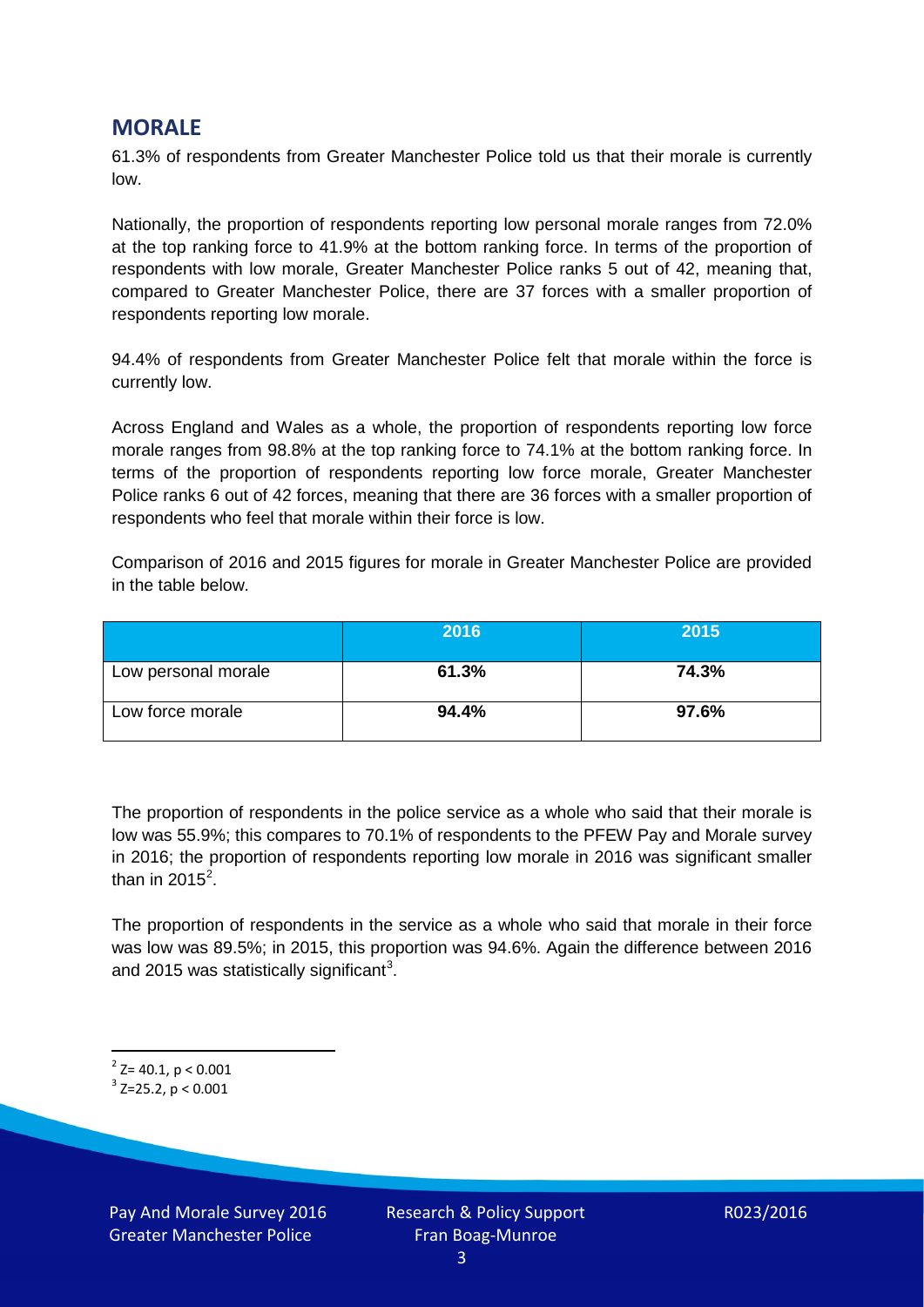*Proportion of respondents reporting low personal morale compared to national average in 2016*



#### *REASONS FOR LOW MORALE*

The survey asked respondents about the factors that had a positive or negative effect on their morale, the table below shows the proportion of respondents in Greater Manchester Police who said a particular factor has had a negative effect upon their morale compared to the national average.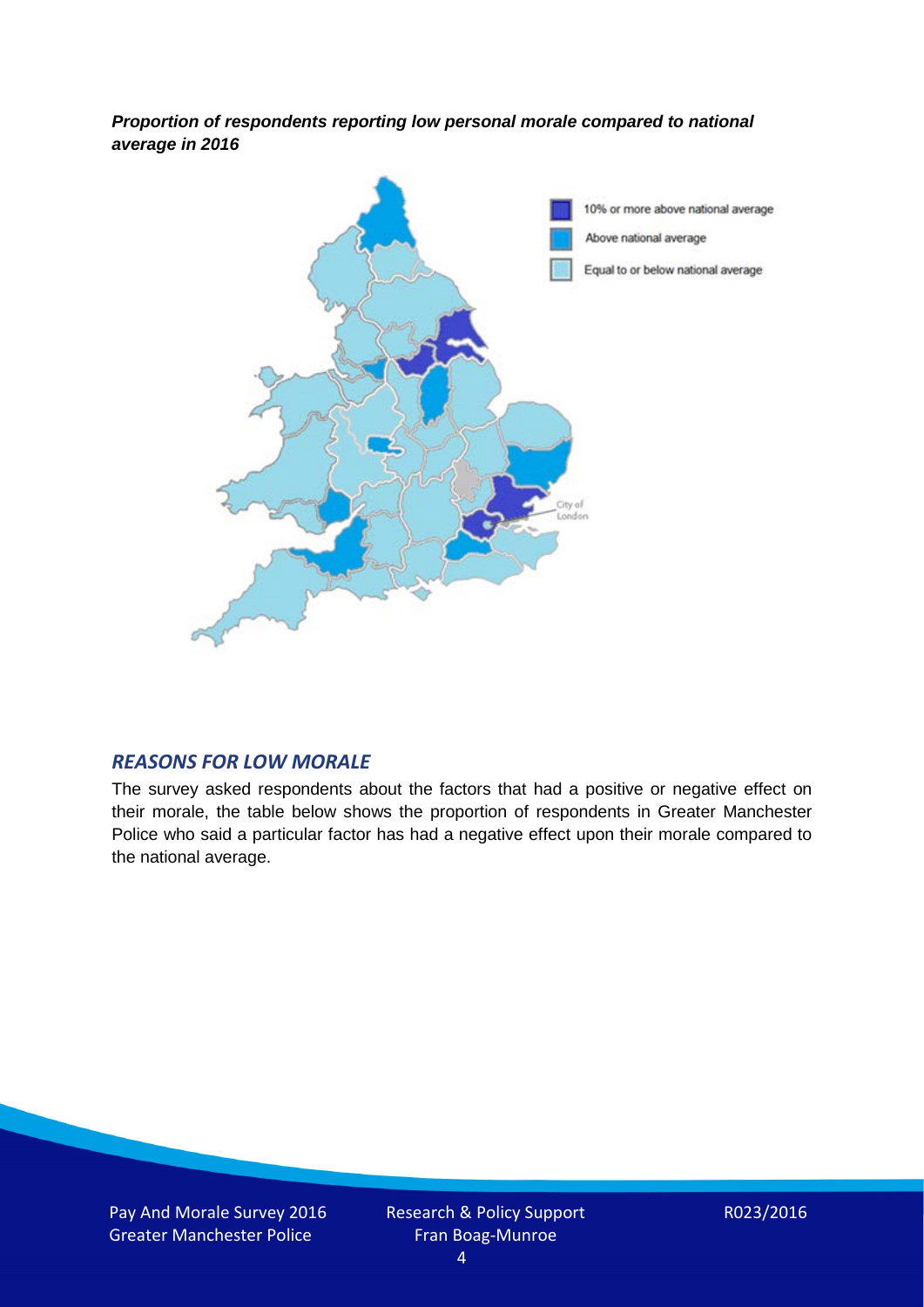| <b>Factor</b>                                  | <b>Negative effect on morale</b><br><b>(Greater Manchester</b><br>Police) | <b>Negative effect on morale</b><br><b>(England and Wales)</b> |
|------------------------------------------------|---------------------------------------------------------------------------|----------------------------------------------------------------|
| Pay and benefits (including<br>pension)        | 71.4%                                                                     | 70.9%                                                          |
| Day-to-day job role                            | 47.2%                                                                     | 39.9%                                                          |
| Workload and responsibilities                  | 56.5%                                                                     | 52.4%                                                          |
| Work-life balance                              | 61.6%                                                                     | 58.2%                                                          |
| Opportunities for<br>development and promotion | 64.4%                                                                     | 49.9%                                                          |
| Health and wellbeing                           | 60.6%                                                                     | 54.3%                                                          |
| How the police as a whole<br>are treated       | 86.1%                                                                     | 84.2%                                                          |
| Treatment by senior<br>managers                | 51.1%                                                                     | 42.1%                                                          |

# **ATTITUDES TOWARDS THE POLICE**

76.6% of respondents from Greater Manchester Police said that they would not recommend joining the police to others.

Nationally, the proportion of respondents who said that they would not recommend joining the police to others ranges from 78.6% in the top ranking force to 55.4% in the bottom ranking force. Compared to the other forces in England and Wales, Greater Manchester Police ranks 2 out of 42; there are therefore 40 forces with a smaller proportion of respondents who say that they would not recommend joining the police to others.

71.0% of respondents from Greater Manchester Police said that they did not feel valued within the police.

The proportion of respondents who did not feel valued ranges from 79.2% in the top ranking force to 53.1% in the bottom ranking force. In terms of the proportion of respondents who did not feel valued within the police, Greater Manchester Police ranks 7 out of 42; there are 35 forces with a smaller proportion of respondents who did not feel valued.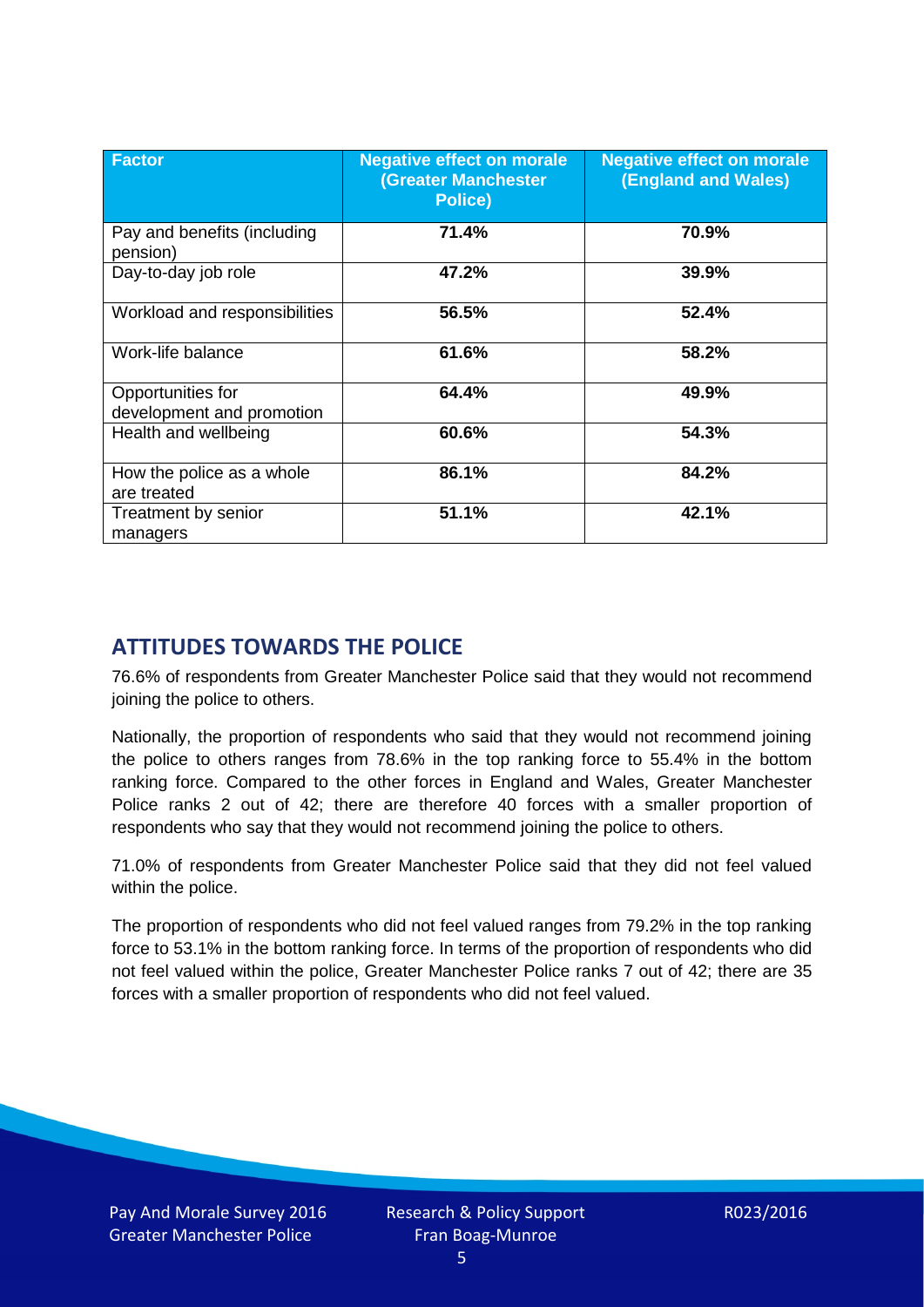|                                                           | 2016  | 2015  |
|-----------------------------------------------------------|-------|-------|
| would<br>not<br>recommend joining<br>the police to others | 76.6% | 82.8% |
| I do not feel valued<br>in the police                     | 71.0% | 79.0% |

For the service as a whole, the proportion of respondents in 2016 who said that they would not recommend joining the police to others was 69.9%. In 2015, 76.3% of respondents said that they would not recommend joining the police. The difference between 2016 and 2015 is statistically significant<sup>[4](#page-5-0)</sup>.

Across the police service as a whole, 67.3% of respondents said that they did not feel valued; compared to 74.7% of respondents in last year's survey. A significantly smaller proportion of respondents did not feel valued this year compared to 201[5](#page-5-1)<sup>5</sup>.

#### *Proportion of respondents who would not recommend the police to others compared to national average in 2016*



<span id="page-5-1"></span><span id="page-5-0"></span> $4$  Z = 19.6, p < 0.001  $5$  Z = 22.1, p < 0.001

Pay And Morale Survey 2016 Greater Manchester Police

Research & Policy Support Fran Boag-Munroe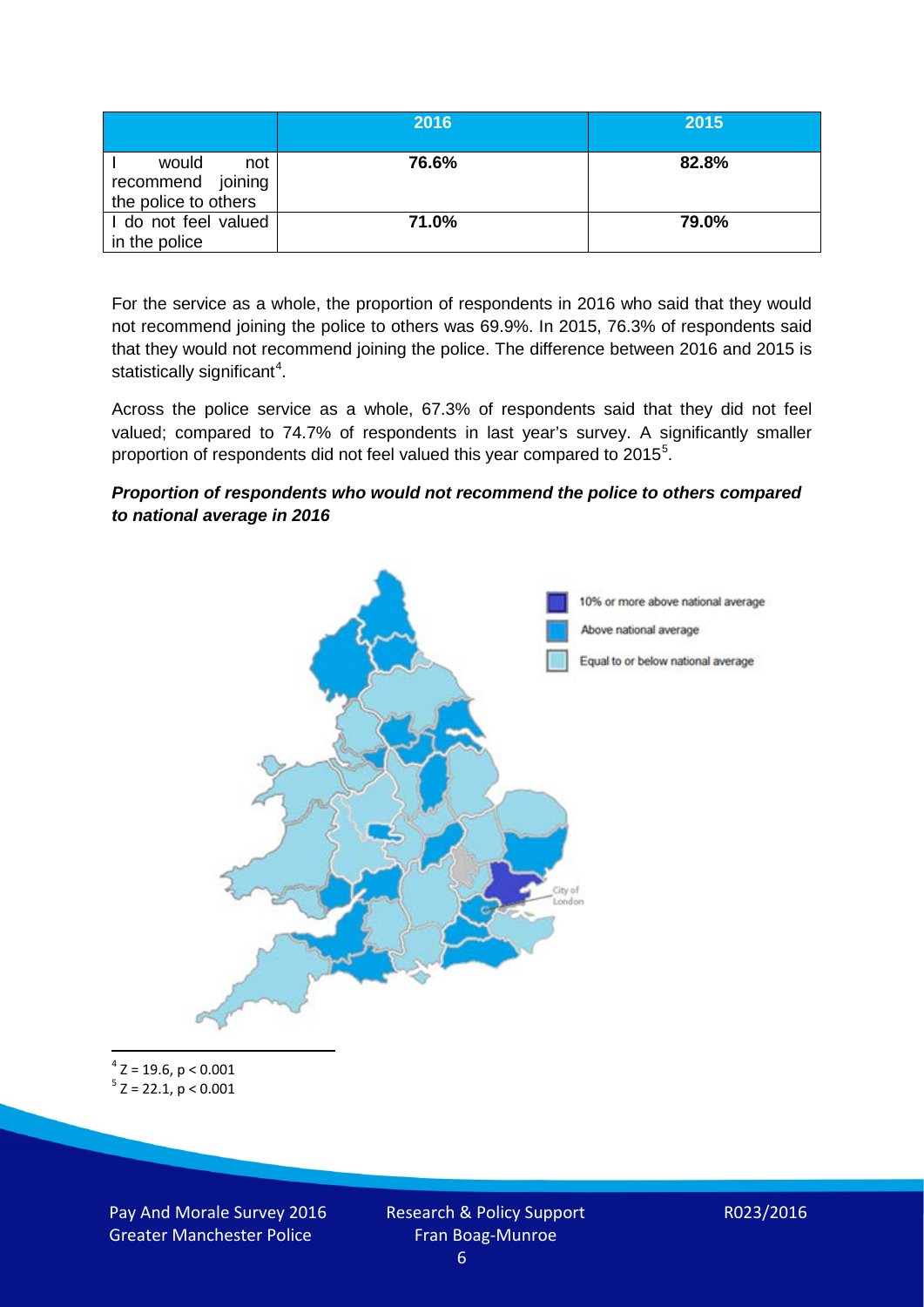## **INTENTION TO LEAVE**

13.1% of respondents from Greater Manchester Police told us that they intend to leave the police service within two years. A further 20.1% of respondents said that they currently do not know what their intentions are with regards to staying in or leaving the police.

The proportion of respondents who planned to leave the police ranged from 21.5% at the top ranking force to 4.5% at the bottom ranking force. In terms of the proportion of respondents intending to leave, Greater Manchester Police ranks 7 out of 42 forces, meaning that there are 35 forces with a smaller proportion of respondents intending to leave within two years.

Comparison of 2016 and 2015 figures for intention to leave in Greater Manchester Police are provided in the table below.

|                                                | 2016  | <b>2015</b> |
|------------------------------------------------|-------|-------------|
| Intend to leave the police<br>within two years | 13.1% | 16.2%       |

For the service as a whole, 11.8% of respondents planned to leave the police service within two years; in 2015, 15.6% of respondents said that they intended to leave within two years. A significantly smaller proportion of respondents intended to leave the police service in 2015 compared to 201[6](#page-6-0)<sup>6</sup>.

<span id="page-6-0"></span> $6$  Z = 15.2, p < 0.001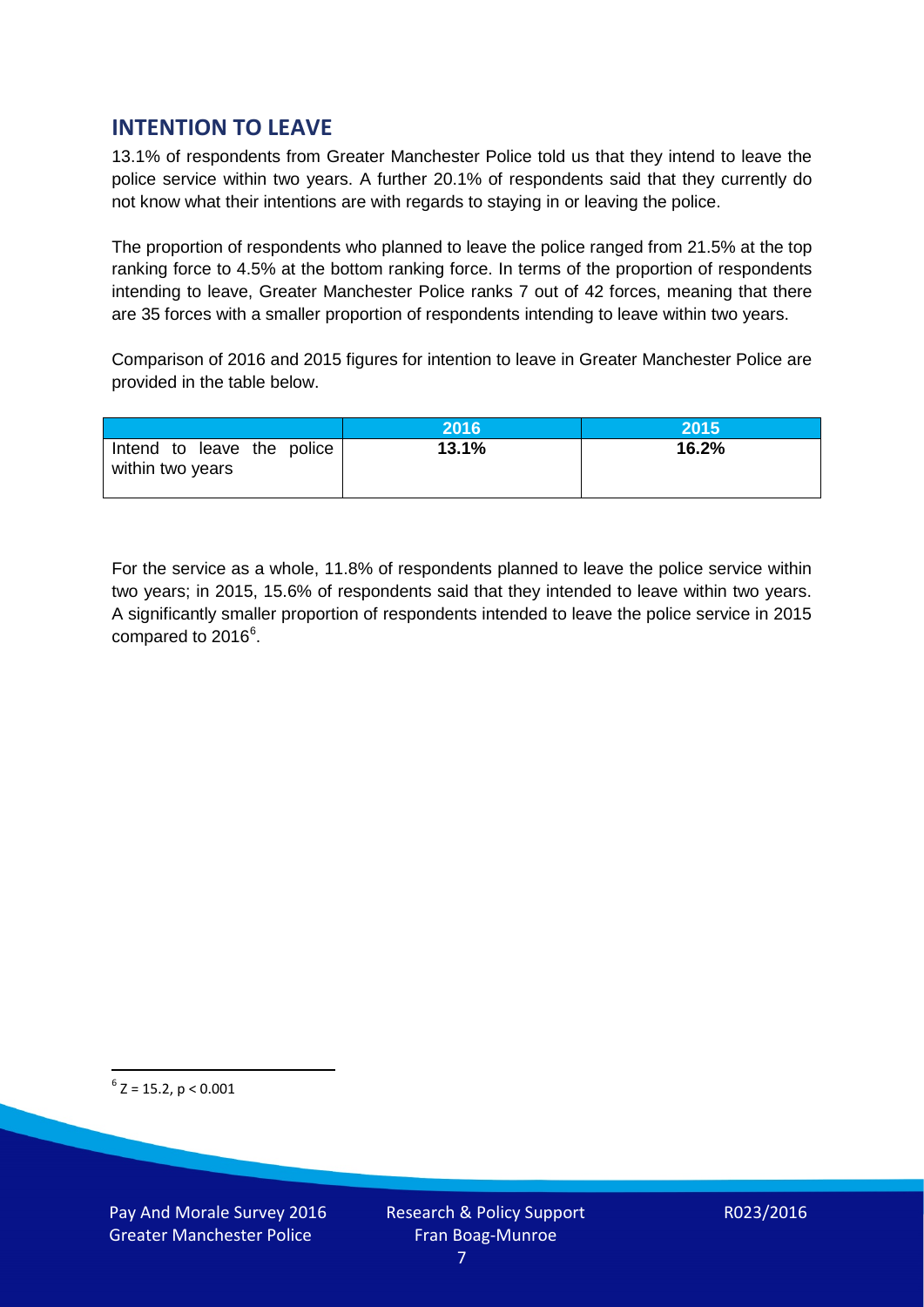*Proportion of respondents intending to leave the police within two years compared to national average in 2016*



### *REASONS FOR INTENDING TO LEAVE THE POLICE SERVICE*

Respondents who had said they intended to leave were asked to indicate the reasons behind this intention. The table below shows the proportion of respondents in Greater Manchester Police who said that a particular factor has had a major effect on their intention to leave, compared to the national average.

Please be aware that respondents were able to choose more than one option therefore the figures provide below will not add up to 100%.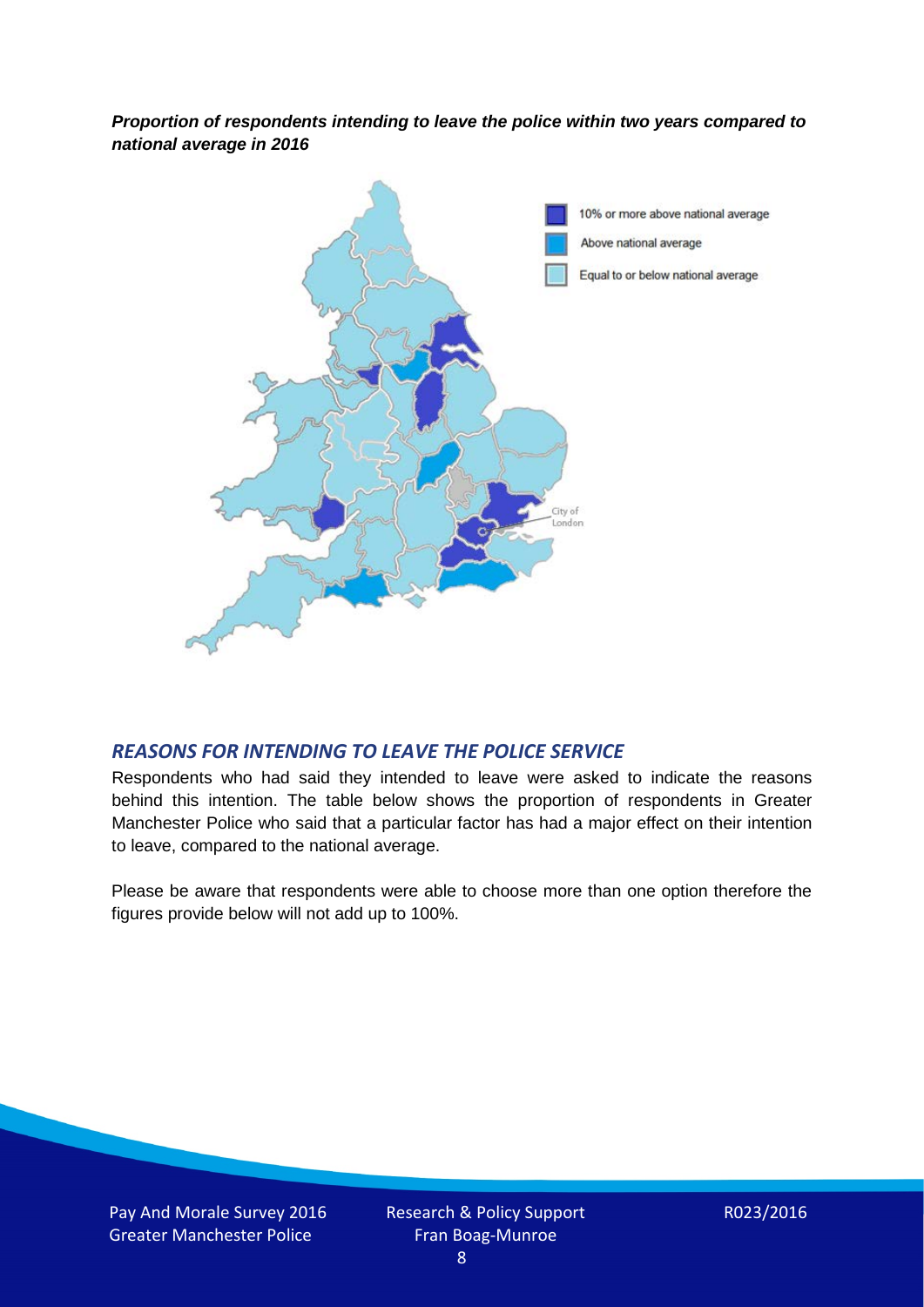| <b>Factor</b>                                          | <b>Major effect on intention to</b><br><b>leave (Greater Manchester)</b><br><b>Police)</b> | <b>Major effect on intention to</b><br><b>leave (England and Wales)</b> |
|--------------------------------------------------------|--------------------------------------------------------------------------------------------|-------------------------------------------------------------------------|
| The impact of your job on<br>your family/personal life | 55.4%                                                                                      | 57.2%                                                                   |
| Your morale                                            | 77.9%                                                                                      | 81.7%                                                                   |
| Your opportunities for<br>development and promotion    | 49.4%                                                                                      | 49.1%                                                                   |
| Your pay and benefits                                  | 60.1%                                                                                      | 67.6%                                                                   |
| Better job opportunities<br>outside of the Police      | 52.2%                                                                                      | 59.2%                                                                   |
| The impact of the job on your<br>health and wellbeing  | 69.8%                                                                                      | 69.4%                                                                   |
| Dissatisfaction with your day-<br>to-day job role      | 44.3%                                                                                      | 43.6%                                                                   |
| Your workload and<br>responsibilities                  | 44.0%                                                                                      | 41.8%                                                                   |
| How the police was a whole<br>are treated              | 77.2%                                                                                      | 77.6%                                                                   |
| Your treatment by senior<br>managers                   | 35.1%                                                                                      | 43.7%                                                                   |

## **PAY AND BENEFITS**

73.9% of respondents from Greater Manchester Police told us that they do not feel that they are paid fairly for the responsibilities they have within their job.

Across England and Wales, the proportion of respondents who feel that they are not paid fairly for their responsibilities ranges from 80.8% at the top ranking force to 63.0% at the bottom ranking force. Greater Manchester Police ranks 17 out of 42 forces; there are 25 forces with a smaller proportion of respondents who say that they are not fairly paid for the responsibilities within their job.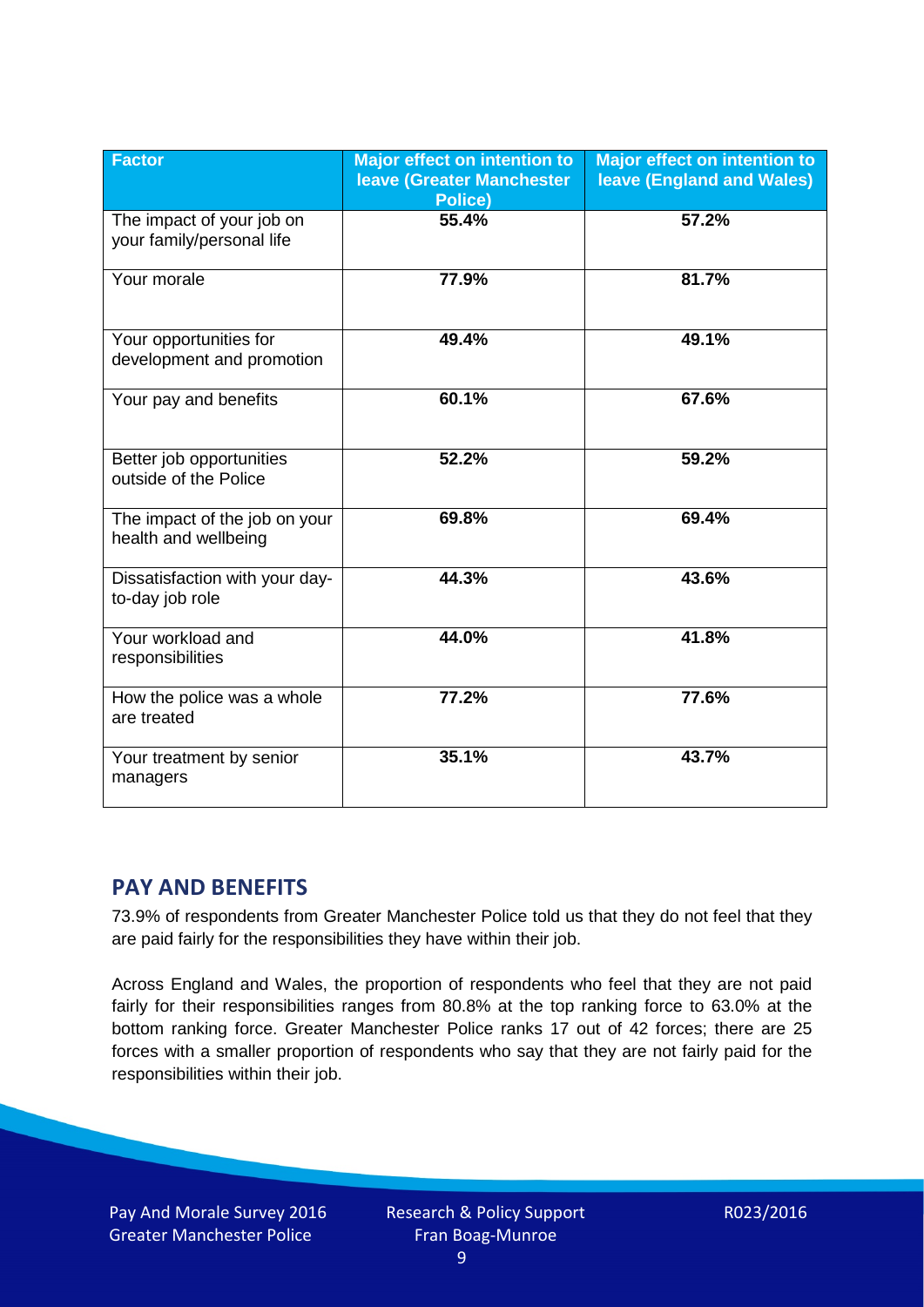68.9% of respondents from Greater Manchester Police said that they are dissatisfied with their overall remuneration (including basic pay and allowances) and 71.2% said that they are dissatisfied with their pensions.

Nationally, The proportion of respondents who are dissatisfied with their overall remuneration ranges from 74.2% at the top ranking force to 50.9% at the bottom ranking force. In terms of respondents reporting dissatisfaction with their remuneration, Greater Manchester Police ranks 5 out of 42 forces, meaning that there are 37 forces with a smaller proportion of respondents who are dissatisfied with their remuneration.

Pension dissatisfaction ranges from 71.5% at the top ranking force to 55.5% at the bottom ranking force. Greater Manchester Police ranks 4 out of 42 forces for this indicator; therefore there are 38 forces with a smaller proportion of respondents who are dissatisfied with their pension.

|                                                                         | 2016  | 2015  |
|-------------------------------------------------------------------------|-------|-------|
| Do not feel fairly paid for the<br>responsibilities within their<br>job | 73.9% | 72.7% |
| Dissatisfied with total<br>remuneration                                 | 68.9% | 68.6% |
| Dissatisfied with pension                                               | 71.2% | 71.5% |

Nationally, 74.4% of respondents said that they were not paid fairly for the responsibilities they have within their job; this proportion was 70.3% in 2015. A significantly larger proportion of respondents said that they were not paid fairly for their responsibilities this year compared to last year<sup>[7](#page-9-0)</sup>.

The proportion of respondents across the police service as a whole who were dissatisfied with their remuneration was 66.7%; this compares to 62.7% in 2015. The difference between

<span id="page-9-0"></span> $7$  Z=12.5, p < 0.001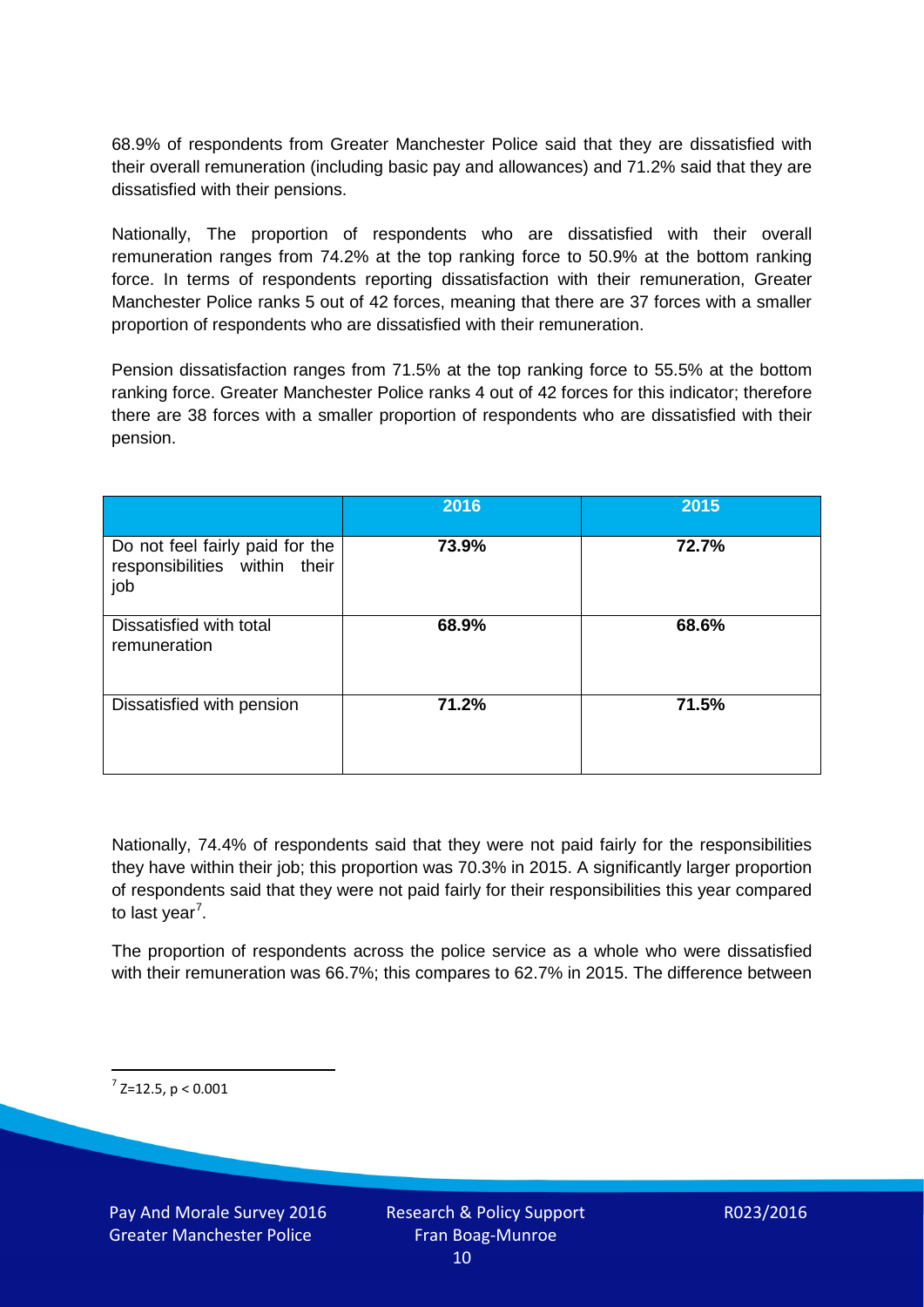the proportion of respondents who were dissatisfied with their overall remuneration in 2016 and 2015 was statistically significant<sup>[8](#page-10-0)</sup>.

Across England and Wales, the proportion of respondents who were dissatisfied with their pension in 2016 was 66.6%; this proportion was 68.9% in 2015. A significantly smaller proportion of respondents were dissatisfied with their pension this year compared to last year<sup>[9](#page-10-1)</sup>.

#### *Proportion of respondents who do not feel fairly paid for the responsibilities within their job compared to national average in 2016*



<span id="page-10-1"></span><span id="page-10-0"></span> $8$  Z = 11.4, p < 0.001  $9^{\circ}$  Z = 6.7 p < 0.001

Pay And Morale Survey 2016 Greater Manchester Police

Research & Policy Support Fran Boag-Munroe 11

R023/2016